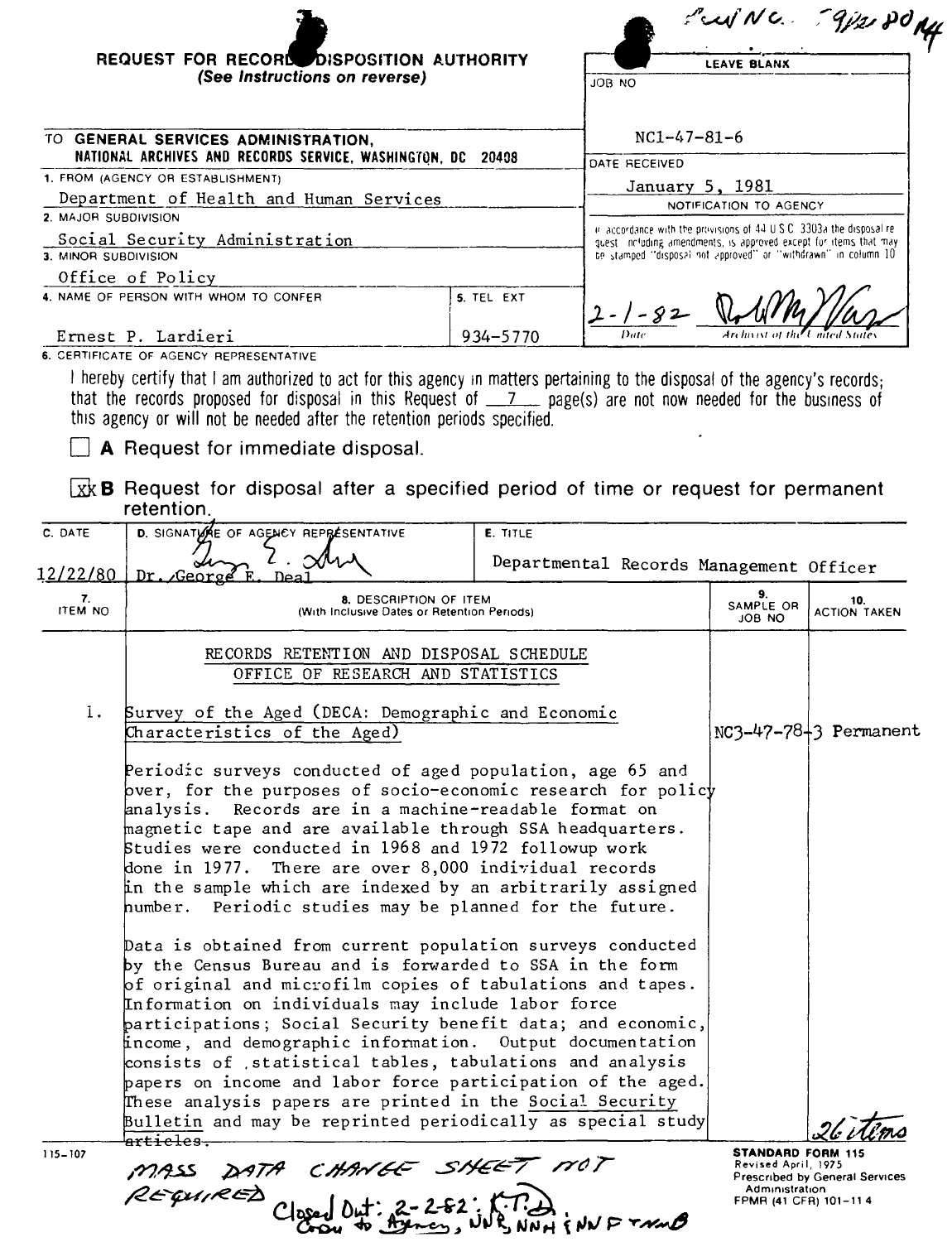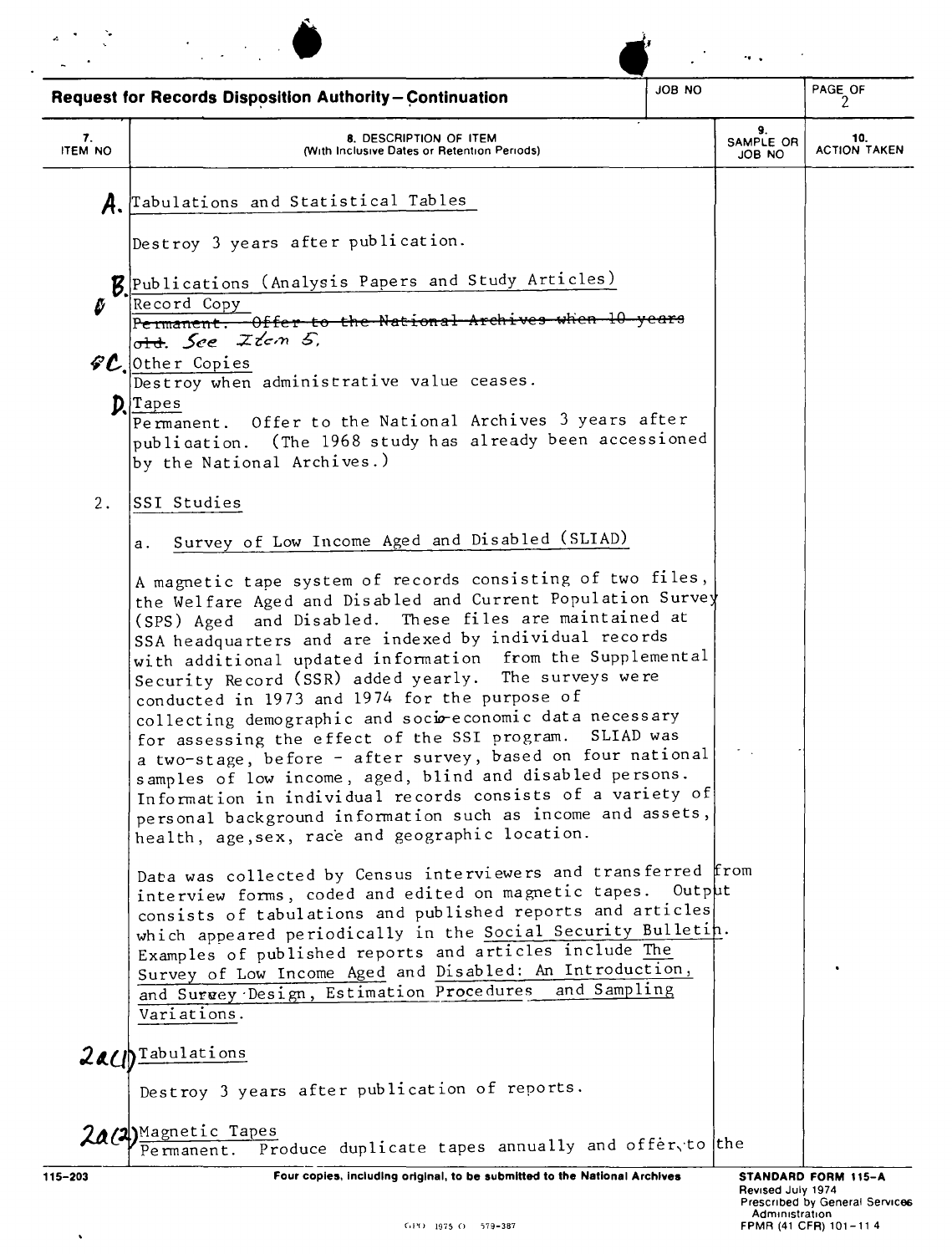| <b>Request for Records Disposition Authority-Continuation</b><br>3.<br>9.<br>7.<br>8. DESCRIPTION OF ITEM<br>10.<br>SAMPLE OR<br><b>ITEM NO</b><br>(With Inclusive Dates or Retention Periods)<br>JOB NO<br>Magnetic Tapes (con.)<br>National Archives. Erase agency's copies when administrative<br>value ceases.<br>Published Reports<br>2a<br>CO) Record Copy<br>Permanent. Offer to the National Archives 10 years after<br>publication date. $\zeta_{cc}$ <i>Item</i> 5,<br>$\lambda$ a<br>c(4)Other Copies<br>Destroy when administrative value ceases.<br>26<br>Longitudinal SSI Access File<br>A magnetic tape system of records maintained at SSA headquarters<br>updated monthly, indexed by social security number (SSN) and<br>containing information on SSI recipients. The purpose of<br>the system is to show a cross-sectional picture of a specific<br>sample of SSI recipients as well as to provide a view of SSI<br>program experience over a long period of time. Records in<br>the system date from 1974 to the present and consist of a<br>10 percent cross-section and a 2 percent longitudinal foldowup<br>of SSI recipients. (Records are dropped off if the<br>individuals no longer appear on the SSR). The types of<br>information contained in individual records consist of<br>demographic information; earnings and income; and payment<br>and overpayment history under SSI and related Federal/State<br>programs.<br>Input information is obtained via tape transfer from the<br>SSR. Output consists of tabulations, estimates and projections<br>produced quarterly and annually. These are in memorandum<br>format and are used for budget estimates and statistical nurposes.<br>Magnetic Tape .<br>Permanent. Offer first calendar month's tape (January) annually<br>to the National Archives when it is 2 years old. Erase and return<br>to blank sbock other monthly tapes when they are 2 years $\phi$ ld.<br>Continuous Work History Sample System<br>3.<br>A machine-readable system of records on magnetic tapes maintained<br>at SSA headquarters and indexed by SSN (some files are indexed<br>byscrambled identifier). System files consist of samples of |                                                                 |        | $\mathbf{a}=\mathbf{a}$ . |                     |
|------------------------------------------------------------------------------------------------------------------------------------------------------------------------------------------------------------------------------------------------------------------------------------------------------------------------------------------------------------------------------------------------------------------------------------------------------------------------------------------------------------------------------------------------------------------------------------------------------------------------------------------------------------------------------------------------------------------------------------------------------------------------------------------------------------------------------------------------------------------------------------------------------------------------------------------------------------------------------------------------------------------------------------------------------------------------------------------------------------------------------------------------------------------------------------------------------------------------------------------------------------------------------------------------------------------------------------------------------------------------------------------------------------------------------------------------------------------------------------------------------------------------------------------------------------------------------------------------------------------------------------------------------------------------------------------------------------------------------------------------------------------------------------------------------------------------------------------------------------------------------------------------------------------------------------------------------------------------------------------------------------------------------------------------------------------------------------------------------------------------------------------------------------------------------------------------------------|-----------------------------------------------------------------|--------|---------------------------|---------------------|
|                                                                                                                                                                                                                                                                                                                                                                                                                                                                                                                                                                                                                                                                                                                                                                                                                                                                                                                                                                                                                                                                                                                                                                                                                                                                                                                                                                                                                                                                                                                                                                                                                                                                                                                                                                                                                                                                                                                                                                                                                                                                                                                                                                                                            |                                                                 | JOB NO |                           | PAGE OF             |
|                                                                                                                                                                                                                                                                                                                                                                                                                                                                                                                                                                                                                                                                                                                                                                                                                                                                                                                                                                                                                                                                                                                                                                                                                                                                                                                                                                                                                                                                                                                                                                                                                                                                                                                                                                                                                                                                                                                                                                                                                                                                                                                                                                                                            |                                                                 |        |                           | <b>ACTION TAKEN</b> |
|                                                                                                                                                                                                                                                                                                                                                                                                                                                                                                                                                                                                                                                                                                                                                                                                                                                                                                                                                                                                                                                                                                                                                                                                                                                                                                                                                                                                                                                                                                                                                                                                                                                                                                                                                                                                                                                                                                                                                                                                                                                                                                                                                                                                            |                                                                 |        |                           |                     |
|                                                                                                                                                                                                                                                                                                                                                                                                                                                                                                                                                                                                                                                                                                                                                                                                                                                                                                                                                                                                                                                                                                                                                                                                                                                                                                                                                                                                                                                                                                                                                                                                                                                                                                                                                                                                                                                                                                                                                                                                                                                                                                                                                                                                            |                                                                 |        |                           |                     |
|                                                                                                                                                                                                                                                                                                                                                                                                                                                                                                                                                                                                                                                                                                                                                                                                                                                                                                                                                                                                                                                                                                                                                                                                                                                                                                                                                                                                                                                                                                                                                                                                                                                                                                                                                                                                                                                                                                                                                                                                                                                                                                                                                                                                            |                                                                 |        |                           |                     |
|                                                                                                                                                                                                                                                                                                                                                                                                                                                                                                                                                                                                                                                                                                                                                                                                                                                                                                                                                                                                                                                                                                                                                                                                                                                                                                                                                                                                                                                                                                                                                                                                                                                                                                                                                                                                                                                                                                                                                                                                                                                                                                                                                                                                            |                                                                 |        |                           |                     |
|                                                                                                                                                                                                                                                                                                                                                                                                                                                                                                                                                                                                                                                                                                                                                                                                                                                                                                                                                                                                                                                                                                                                                                                                                                                                                                                                                                                                                                                                                                                                                                                                                                                                                                                                                                                                                                                                                                                                                                                                                                                                                                                                                                                                            |                                                                 |        |                           |                     |
|                                                                                                                                                                                                                                                                                                                                                                                                                                                                                                                                                                                                                                                                                                                                                                                                                                                                                                                                                                                                                                                                                                                                                                                                                                                                                                                                                                                                                                                                                                                                                                                                                                                                                                                                                                                                                                                                                                                                                                                                                                                                                                                                                                                                            |                                                                 |        |                           |                     |
|                                                                                                                                                                                                                                                                                                                                                                                                                                                                                                                                                                                                                                                                                                                                                                                                                                                                                                                                                                                                                                                                                                                                                                                                                                                                                                                                                                                                                                                                                                                                                                                                                                                                                                                                                                                                                                                                                                                                                                                                                                                                                                                                                                                                            |                                                                 |        |                           |                     |
|                                                                                                                                                                                                                                                                                                                                                                                                                                                                                                                                                                                                                                                                                                                                                                                                                                                                                                                                                                                                                                                                                                                                                                                                                                                                                                                                                                                                                                                                                                                                                                                                                                                                                                                                                                                                                                                                                                                                                                                                                                                                                                                                                                                                            |                                                                 |        |                           |                     |
|                                                                                                                                                                                                                                                                                                                                                                                                                                                                                                                                                                                                                                                                                                                                                                                                                                                                                                                                                                                                                                                                                                                                                                                                                                                                                                                                                                                                                                                                                                                                                                                                                                                                                                                                                                                                                                                                                                                                                                                                                                                                                                                                                                                                            |                                                                 |        |                           |                     |
|                                                                                                                                                                                                                                                                                                                                                                                                                                                                                                                                                                                                                                                                                                                                                                                                                                                                                                                                                                                                                                                                                                                                                                                                                                                                                                                                                                                                                                                                                                                                                                                                                                                                                                                                                                                                                                                                                                                                                                                                                                                                                                                                                                                                            |                                                                 |        |                           |                     |
|                                                                                                                                                                                                                                                                                                                                                                                                                                                                                                                                                                                                                                                                                                                                                                                                                                                                                                                                                                                                                                                                                                                                                                                                                                                                                                                                                                                                                                                                                                                                                                                                                                                                                                                                                                                                                                                                                                                                                                                                                                                                                                                                                                                                            |                                                                 |        |                           |                     |
|                                                                                                                                                                                                                                                                                                                                                                                                                                                                                                                                                                                                                                                                                                                                                                                                                                                                                                                                                                                                                                                                                                                                                                                                                                                                                                                                                                                                                                                                                                                                                                                                                                                                                                                                                                                                                                                                                                                                                                                                                                                                                                                                                                                                            |                                                                 |        |                           |                     |
|                                                                                                                                                                                                                                                                                                                                                                                                                                                                                                                                                                                                                                                                                                                                                                                                                                                                                                                                                                                                                                                                                                                                                                                                                                                                                                                                                                                                                                                                                                                                                                                                                                                                                                                                                                                                                                                                                                                                                                                                                                                                                                                                                                                                            |                                                                 |        |                           |                     |
|                                                                                                                                                                                                                                                                                                                                                                                                                                                                                                                                                                                                                                                                                                                                                                                                                                                                                                                                                                                                                                                                                                                                                                                                                                                                                                                                                                                                                                                                                                                                                                                                                                                                                                                                                                                                                                                                                                                                                                                                                                                                                                                                                                                                            | persons with SSNs issued through the cut-off date of the files. |        |                           |                     |

--- - -

 $\overline{\phantom{a}}$ 

 $\ddot{\phantom{0}}$ 

 $\ddot{\phantom{a}}$ 

 $\bullet$ 

 $\blacksquare$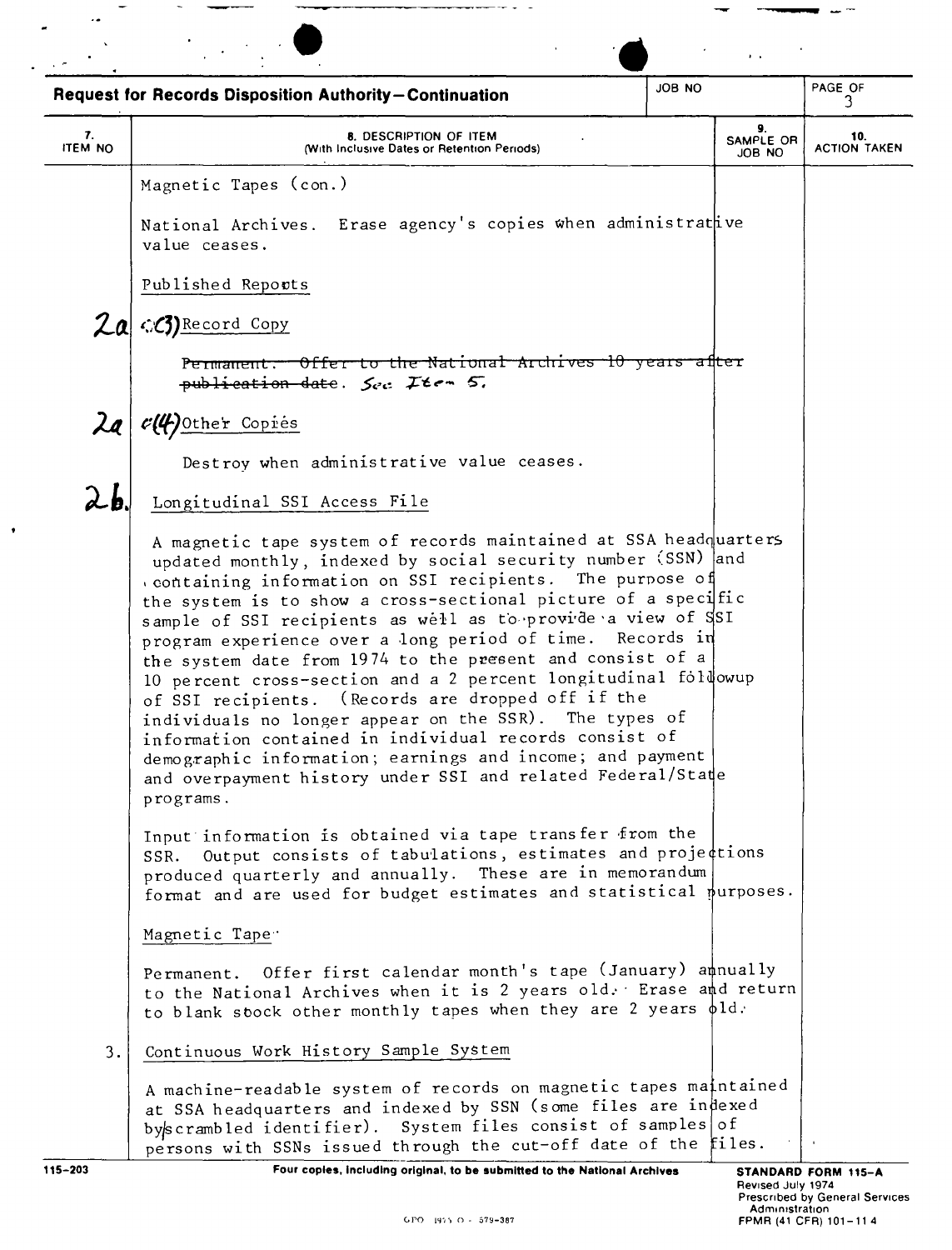|                      | <b>Request for Records Disposition Authority-Continuation</b>                                                                                                                                                                                                                                                                                                                                                                                                                                                                                                                                                                                                                                                                                                                                                                                                                                                                                                                                                                                                                                                                                                   | JOB NO. |                           | PAGE OF                    |
|----------------------|-----------------------------------------------------------------------------------------------------------------------------------------------------------------------------------------------------------------------------------------------------------------------------------------------------------------------------------------------------------------------------------------------------------------------------------------------------------------------------------------------------------------------------------------------------------------------------------------------------------------------------------------------------------------------------------------------------------------------------------------------------------------------------------------------------------------------------------------------------------------------------------------------------------------------------------------------------------------------------------------------------------------------------------------------------------------------------------------------------------------------------------------------------------------|---------|---------------------------|----------------------------|
| 7.<br><b>ITEM NO</b> | 8. DESCRIPTION OF ITEM<br>(With Inclusive Dates or Retention Periods)                                                                                                                                                                                                                                                                                                                                                                                                                                                                                                                                                                                                                                                                                                                                                                                                                                                                                                                                                                                                                                                                                           |         | 9.<br>SAMPLE OR<br>ON 8OL | 10.<br><b>ACTION TAKEN</b> |
|                      | Specific files include 1 percent 1937 to Date File,<br>1/10 of 1 percent 1937 to Date File, 1 percent Annual<br>Employee-Employer File (dating from 1957 to present),<br>1 percent Annual Self-Employed File (1960 to present)<br>and 1 percent Longitudinal Employee-Employer File. The<br>files are updated annually. Also included are those<br>individuals working for the Federal Government and those<br>covered by Railroad Retirement Act, as well as individuals<br>under social security.                                                                                                                                                                                                                                                                                                                                                                                                                                                                                                                                                                                                                                                             |         |                           |                            |
|                      | The purposes of the system are for socio-economic research<br>policy, analysis, workload estimates and program statisti¢s.<br>The types of information in each file record consist of employee<br>characteristics (date of birth, sex and race), employer character-<br>istics (geographic location and industrial activitity);<br>earnings information; selfemployment information; insured<br>status information; benefit information; and geography information<br>(residence of employee). Input information is obtained via<br>tape of transfer form other systems of records. Once individual<br>is selected in the 1 percent sample file, updated information<br>is received from such records sources as Master Beneficiary<br>Record; Earnings and Self-Employment Records (quarterly<br>and summary records); Employer Identification Number<br>File; SF-50, Notification of Personnel Action (Office of Personnel<br>Management form for Federal employees); Railroad Retirement Board<br>Master file; and (prior to the Tax Reform Act of 1976) Internal<br>Revenue Service name and address file (for employee residental<br>address information). |         |                           |                            |
|                      | Output information consists of statistical tabulations, which are<br>used for periodic published articles in the Social Security Bulletin<br>and R&S Notes. Microfilm copies of the 1 percent Annual Employer-<br>Employee File and $1/10$ of 1 percent 1937 to Date File are also<br>produced.                                                                                                                                                                                                                                                                                                                                                                                                                                                                                                                                                                                                                                                                                                                                                                                                                                                                 |         |                           |                            |
|                      | At the present time there are no public use versions of the Continuous<br>Work History Sample (CWHS) magnetic tapes. Since the CWHS contains<br>tax return information, the release of the records is subject to the<br>provisions and restructions of Tax Reform Act of 1976.                                                                                                                                                                                                                                                                                                                                                                                                                                                                                                                                                                                                                                                                                                                                                                                                                                                                                  |         |                           |                            |
|                      | Accessioning by National Archives Records Service will be contingent<br>upon concurrence of IRS.                                                                                                                                                                                                                                                                                                                                                                                                                                                                                                                                                                                                                                                                                                                                                                                                                                                                                                                                                                                                                                                                |         |                           |                            |
|                      | Magnetic Tape Files                                                                                                                                                                                                                                                                                                                                                                                                                                                                                                                                                                                                                                                                                                                                                                                                                                                                                                                                                                                                                                                                                                                                             |         |                           |                            |
|                      | Permanent. Offer duplicate tapes annually to National Archives<br>a.<br>when they are updated.                                                                                                                                                                                                                                                                                                                                                                                                                                                                                                                                                                                                                                                                                                                                                                                                                                                                                                                                                                                                                                                                  |         |                           |                            |
|                      | Erase and return to stock other agency copies of tapes when<br>b.                                                                                                                                                                                                                                                                                                                                                                                                                                                                                                                                                                                                                                                                                                                                                                                                                                                                                                                                                                                                                                                                                               |         |                           |                            |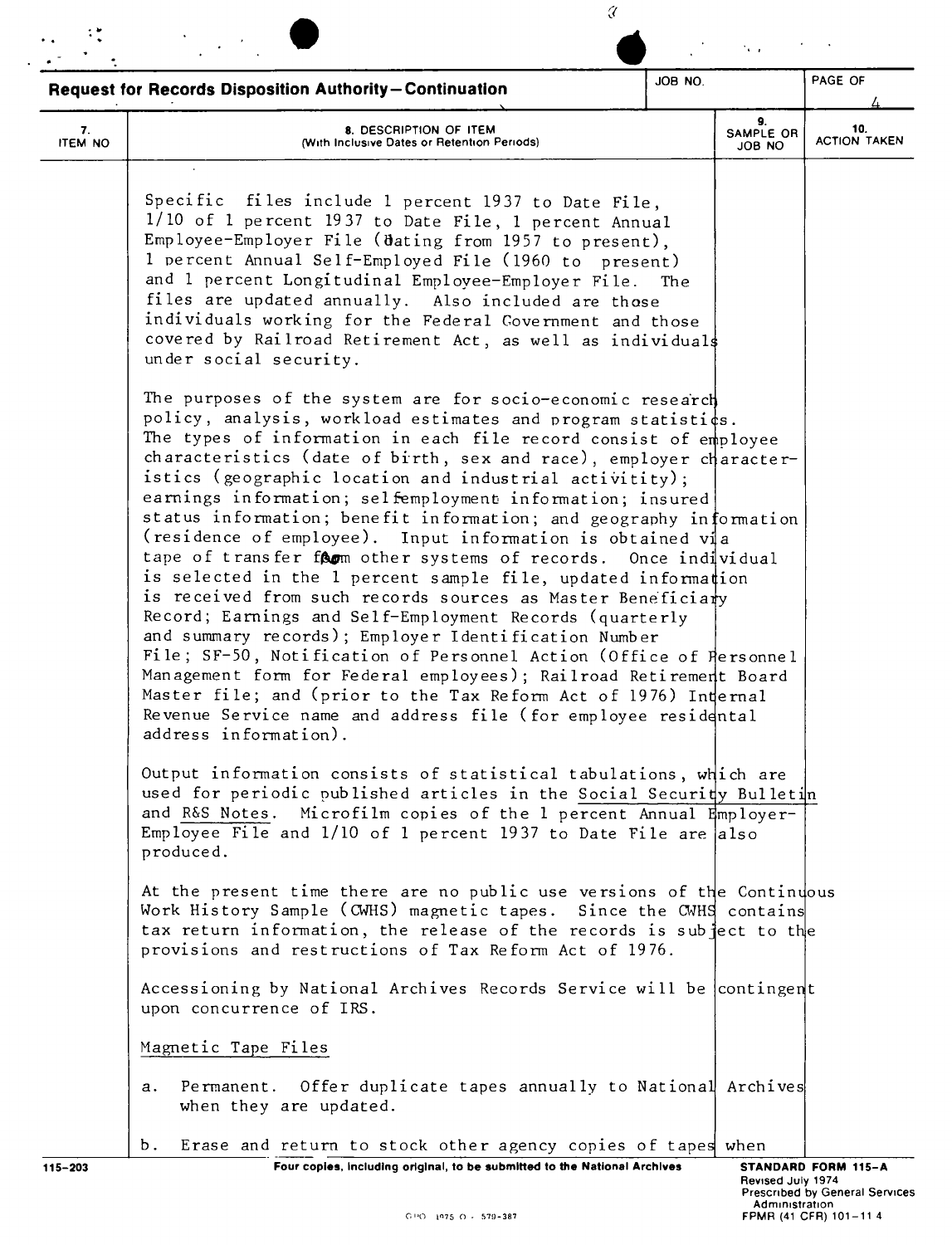|                      | <b>Request for Records Disposition Authority-Continuation</b>                                                                                                                                                                                                                                                                                                                                                                                                                                                                                                                                                                                                                                                                                                                                                                                                                                                                                               | JOB NO |                           | PAGE OF                    |
|----------------------|-------------------------------------------------------------------------------------------------------------------------------------------------------------------------------------------------------------------------------------------------------------------------------------------------------------------------------------------------------------------------------------------------------------------------------------------------------------------------------------------------------------------------------------------------------------------------------------------------------------------------------------------------------------------------------------------------------------------------------------------------------------------------------------------------------------------------------------------------------------------------------------------------------------------------------------------------------------|--------|---------------------------|----------------------------|
| 7.<br><b>ITEM NO</b> | 8. DESCRIPTION OF ITEM<br>(With Inclusive Dates or Retention Periods)                                                                                                                                                                                                                                                                                                                                                                                                                                                                                                                                                                                                                                                                                                                                                                                                                                                                                       |        | 9.<br>SAMPLE OR<br>JOB NO | 10.<br><b>ACTION TAKEN</b> |
|                      | administrative value ceases.                                                                                                                                                                                                                                                                                                                                                                                                                                                                                                                                                                                                                                                                                                                                                                                                                                                                                                                                |        |                           |                            |
| ΄}                   | $^{\prime}$ Microfilm                                                                                                                                                                                                                                                                                                                                                                                                                                                                                                                                                                                                                                                                                                                                                                                                                                                                                                                                       |        |                           |                            |
|                      | Destroy when updated microfilm is received.                                                                                                                                                                                                                                                                                                                                                                                                                                                                                                                                                                                                                                                                                                                                                                                                                                                                                                                 |        |                           |                            |
|                      | Tabulations                                                                                                                                                                                                                                                                                                                                                                                                                                                                                                                                                                                                                                                                                                                                                                                                                                                                                                                                                 |        |                           |                            |
|                      | Destroy after 3 years.                                                                                                                                                                                                                                                                                                                                                                                                                                                                                                                                                                                                                                                                                                                                                                                                                                                                                                                                      |        |                           |                            |
|                      | 3 E. Publications and Reports                                                                                                                                                                                                                                                                                                                                                                                                                                                                                                                                                                                                                                                                                                                                                                                                                                                                                                                               |        |                           |                            |
|                      | <b>△(I)</b> Record Copy                                                                                                                                                                                                                                                                                                                                                                                                                                                                                                                                                                                                                                                                                                                                                                                                                                                                                                                                     |        |                           |                            |
|                      | <del>-Offer-to-the-National-Archives-10-years</del><br><del>Permanent.</del><br>publication. See Item $5$ ,                                                                                                                                                                                                                                                                                                                                                                                                                                                                                                                                                                                                                                                                                                                                                                                                                                                 |        | <del>atter</del>          |                            |
|                      | Da) Other Copies                                                                                                                                                                                                                                                                                                                                                                                                                                                                                                                                                                                                                                                                                                                                                                                                                                                                                                                                            |        |                           |                            |
|                      | Destroy when administrative value ceases.                                                                                                                                                                                                                                                                                                                                                                                                                                                                                                                                                                                                                                                                                                                                                                                                                                                                                                                   |        |                           |                            |
| $\cdot$              | DI Studies                                                                                                                                                                                                                                                                                                                                                                                                                                                                                                                                                                                                                                                                                                                                                                                                                                                                                                                                                  |        |                           |                            |
|                      | Social Surveys Records<br>а.                                                                                                                                                                                                                                                                                                                                                                                                                                                                                                                                                                                                                                                                                                                                                                                                                                                                                                                                |        |                           |                            |
|                      | Records consisting of tabulations and magnetic tape records<br>of periodic studies of disabled adults. These studies were<br>conducted in 1972, 1974, and 1978 and may be conducte¢ at futute<br>The 1974 study was a followup of disabled and nondisabled<br>times.<br>adults and 1978 covered disability and work factors.<br>are maintained at SSA headquarters and are indexed by a six<br>position numeric code assigned during the interview process.                                                                                                                                                                                                                                                                                                                                                                                                                                                                                                 |        | Records                   |                            |
|                      | Information is obtained via interviews by census questionniare<br>and from information on the Master Beneficiary Records. Infor-<br>mation in the individual study records may include family<br>background and social relations; labor force, work experience<br>and income; health conditions and attitudes; work limitations;<br>Government programs; rehabilitation factors; health insurance<br>and medical care; job training; and SSA beneficiary and earnings<br>Output includes tabulations (in microfilm and paper form)<br>data.<br>and periodic study reports which are published from the tabulation.<br>Examples of reports from the 1972 study include First Findings of<br>the 1972 Sludy of the Disabled; General Characteristics; Assets<br>Disability; and Income and Disability. Reports of 1974 include<br>General Characteristics and Work Experience of the Disabled.<br>These reports may be published as special studies or in the |        |                           |                            |

 $\ddot{\phantom{0}}$ 

STANDARD FORM 115-A<br>
Revised July 1974<br>
Prescribed by General Services<br>
Administration<br>
FPMR (41 CFR) 101-11 4

 $\sim$  -compared with  $\sim$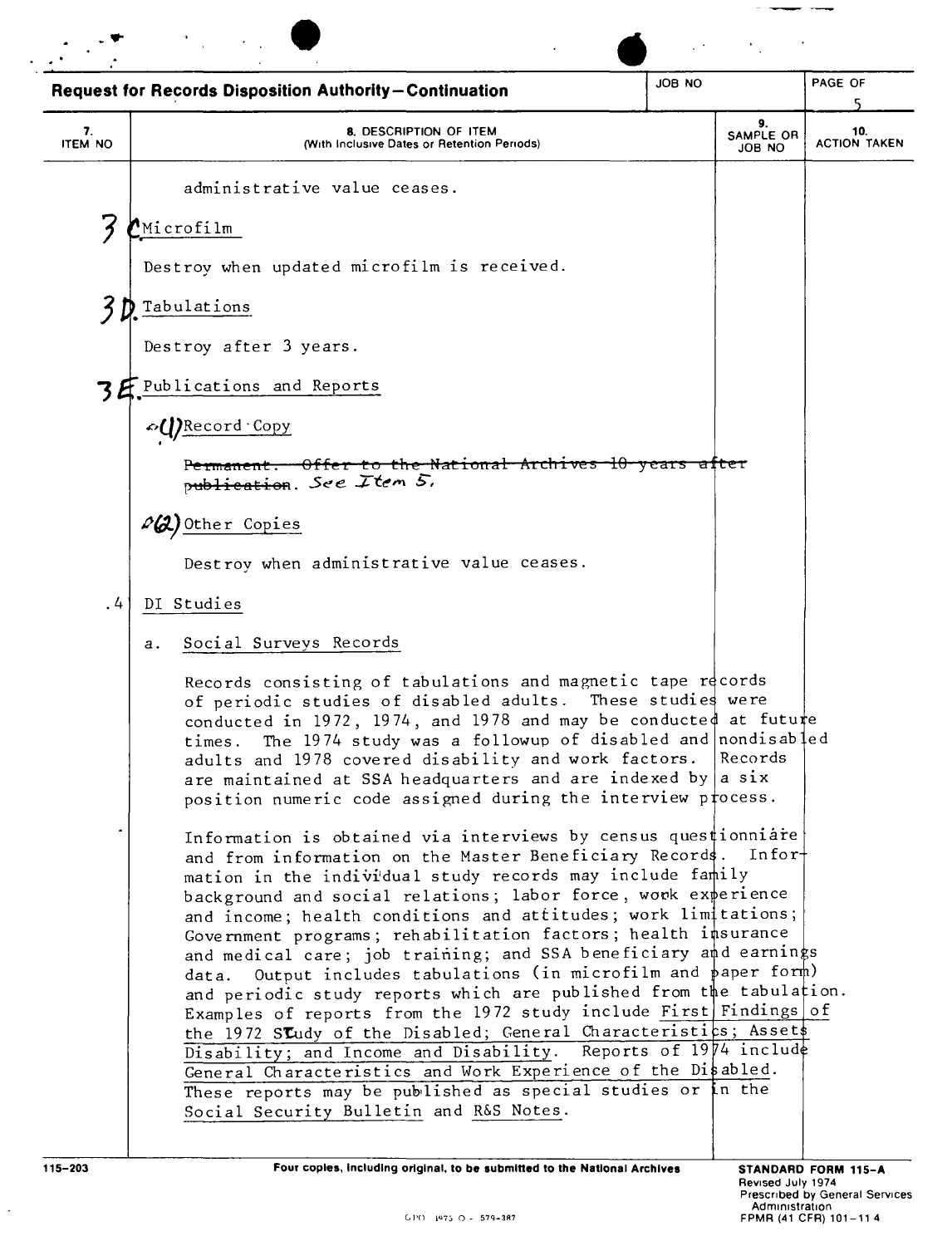|                      |     | <b>Request for Records Disposition Authority-Continuation</b>                                                                                                                                                                                                                                                                                                                                                                                                                                                                                                                                                                                   | JOB NO |                                     | PAGE OF<br>h                                            |
|----------------------|-----|-------------------------------------------------------------------------------------------------------------------------------------------------------------------------------------------------------------------------------------------------------------------------------------------------------------------------------------------------------------------------------------------------------------------------------------------------------------------------------------------------------------------------------------------------------------------------------------------------------------------------------------------------|--------|-------------------------------------|---------------------------------------------------------|
| 7.<br><b>ITEM NO</b> |     | 8. DESCRIPTION OF ITEM<br>(With Inclusive Dates or Retention Periods)                                                                                                                                                                                                                                                                                                                                                                                                                                                                                                                                                                           |        | 9.<br>SAMPLE OR<br>JOB NO           | 10.<br><b>ACTION TAKEN</b>                              |
|                      | (1) | Tabulations                                                                                                                                                                                                                                                                                                                                                                                                                                                                                                                                                                                                                                     |        |                                     |                                                         |
|                      |     | Destroy 3 years after completion of publication of reports.                                                                                                                                                                                                                                                                                                                                                                                                                                                                                                                                                                                     |        |                                     |                                                         |
|                      | (2) | Reports                                                                                                                                                                                                                                                                                                                                                                                                                                                                                                                                                                                                                                         |        |                                     |                                                         |
|                      |     | (a)<br>Record Copy                                                                                                                                                                                                                                                                                                                                                                                                                                                                                                                                                                                                                              |        |                                     |                                                         |
|                      |     | Permanent. Offer to the National Archives 10 years<br>after publication. See Item 5,                                                                                                                                                                                                                                                                                                                                                                                                                                                                                                                                                            |        |                                     |                                                         |
|                      |     | (b)<br>Other Copies                                                                                                                                                                                                                                                                                                                                                                                                                                                                                                                                                                                                                             |        |                                     |                                                         |
|                      |     | Destroy when administrative value ceases.                                                                                                                                                                                                                                                                                                                                                                                                                                                                                                                                                                                                       |        |                                     |                                                         |
|                      | (3) | Magnetic Tapes                                                                                                                                                                                                                                                                                                                                                                                                                                                                                                                                                                                                                                  |        |                                     |                                                         |
|                      |     | Permanent. Offer duplicate tapes to the National<br>(a)<br>Archives within 1 year after special study is conducted.                                                                                                                                                                                                                                                                                                                                                                                                                                                                                                                             |        |                                     |                                                         |
|                      |     | Erase and return to blank stock agency copies of study<br>(b)<br>tapes when administrative value ceases.                                                                                                                                                                                                                                                                                                                                                                                                                                                                                                                                        |        |                                     |                                                         |
| Ъ.                   |     | Special Studies Records                                                                                                                                                                                                                                                                                                                                                                                                                                                                                                                                                                                                                         |        |                                     |                                                         |
|                      |     | These records contain data about disability insurees derived<br>from longitudinal 22 percent randomly selected samples ov<br>disability insurees (excluding dependents ) from disability insurance<br>folders. Punchcards, prepared from the data, are used to produce<br>tapes. The tape contains data on general characteristics of the insuree,<br>data pertaining to the disability program; and data on the medical factors<br>of disability. Included are Forms CO-2185, ORSI Characteristics<br>of Claimant; CO-2185A-G, State Agency Initial Determination; and their<br>equivalents. Reports which are prepared from the data include: |        |                                     |                                                         |
|                      | (1) | Periodic Data Summary                                                                                                                                                                                                                                                                                                                                                                                                                                                                                                                                                                                                                           |        |                                     |                                                         |
|                      |     | Published monthly or quarterly, this report contains the<br>sample size and selected characteristics of the sample,<br>such as age, sex, medical impairment, type of occupation,<br>and decision outcome.                                                                                                                                                                                                                                                                                                                                                                                                                                       |        |                                     |                                                         |
|                      | (2) | Project Studies                                                                                                                                                                                                                                                                                                                                                                                                                                                                                                                                                                                                                                 |        |                                     |                                                         |
|                      |     | Published annually, these reports pertain to the methodology<br>of the disability program, such as Longitudinal Approach<br>of Reconsideration Decision Process and Medical Evaluation<br>Process in the Office of Disability Operations.                                                                                                                                                                                                                                                                                                                                                                                                       |        |                                     |                                                         |
| $115 - 203$          |     | Four copies, including original, to be submitted to the National Archives                                                                                                                                                                                                                                                                                                                                                                                                                                                                                                                                                                       |        |                                     | STANDARD FORM 115-A                                     |
|                      |     | GPO 1975 O - 579-387                                                                                                                                                                                                                                                                                                                                                                                                                                                                                                                                                                                                                            |        | Revised July 1974<br>Administration | Prescribed by General Services<br>FPMR (41 CFR) 101-114 |